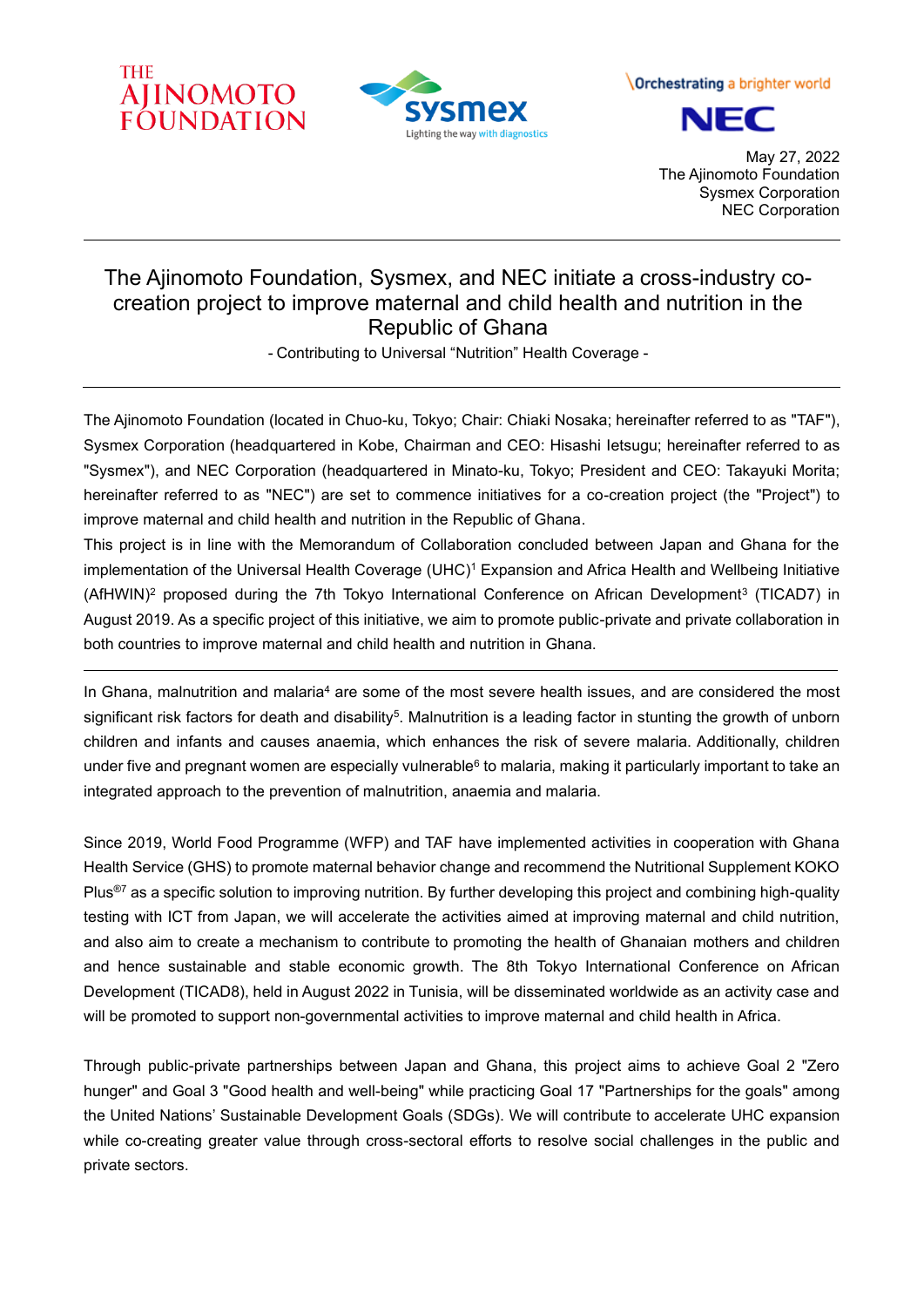See the following for the history and overview of this project.

#### 1. History

| August, 2019:   | TICAD7 held and Yokohama Declaration 2019 was adopted.                                       |  |  |  |
|-----------------|----------------------------------------------------------------------------------------------|--|--|--|
|                 | Launched Japan Business Council for Africa and concluded a memorandum of                     |  |  |  |
|                 | cooperation between Japan and Ghana.                                                         |  |  |  |
| February, 2021: | Suggested co-creation concept of Nutrition-Anemia-Malaria-ICT to Ghanaian                    |  |  |  |
|                 | governmental and health professionals at Ghana-Japan Healthcare Business                     |  |  |  |
|                 | Webinar sponsored by the Council of Secretary-Japan Business Council for Africa.             |  |  |  |
| October, 2021:  | Exchanging of Notes <sup>8</sup> on Grant Funding for Nutrition Improvement for the Republic |  |  |  |
|                 | of Ghana, the Universal "Nutrition" Health Coverage Plan (through WFP) through a             |  |  |  |
|                 | sustainable system for nutrition improvement.                                                |  |  |  |
| March, 2022:    | Concluded a contract between the WFP Ghana office and KOKO Plus Foundation                   |  |  |  |
|                 | for the development of this project.                                                         |  |  |  |
| March, 2022:    | Based on the contract between the WFP Ghana office and KOKO Plus Foundation,                 |  |  |  |
|                 | a contract was concluded among relevant personnel located in Japan and Ghana <sup>9</sup> .  |  |  |  |
| April, 2022:    | Held launch event of new Japan-Funded Nutrition Programme • Universal "Nutrition"            |  |  |  |
|                 | Health Coverage through sustainable systems for nutrition improvement in Ghana.              |  |  |  |

#### 2. Overview of this project

2-1. Purpose

By combining effective nutrition education for mothers and children in Ghana using ICT with businessbased approaches such as supplement production by local private companies and marketing and infiltration activities by local NGOs to enable sustainability, we will make behavioral changes to healthcare and strengthen the health system through human resources' development of healthcare professionals. Utilizing innovative ICT and clinical testing technologies originating in Japan, this will contribute to creating environments where pregnant women, breastfeeding women, caregivers, and children can enjoy highquality nutrition and health services.

#### 2-2. Participating organizations and companies

Japan: TAF, Sysmex, and NEC

Ghana: KOKO Plus Foundation (NGO), Sysmex West and Central Africa Ltd. (local affiliate)

## 2-3. Role

TAF/ KOKO Plus Foundation:

- Cooperation with WFP and management of the entire project
- Improving health and nutrition guidance capacity through training for staff in health centers in collaboration with Ghana Health Services
- Construction of a Supply Chain for Nutritional Supplement KOKO Plus® around health centers
- Providing experiences and networks in Ghana in the past decades as a platform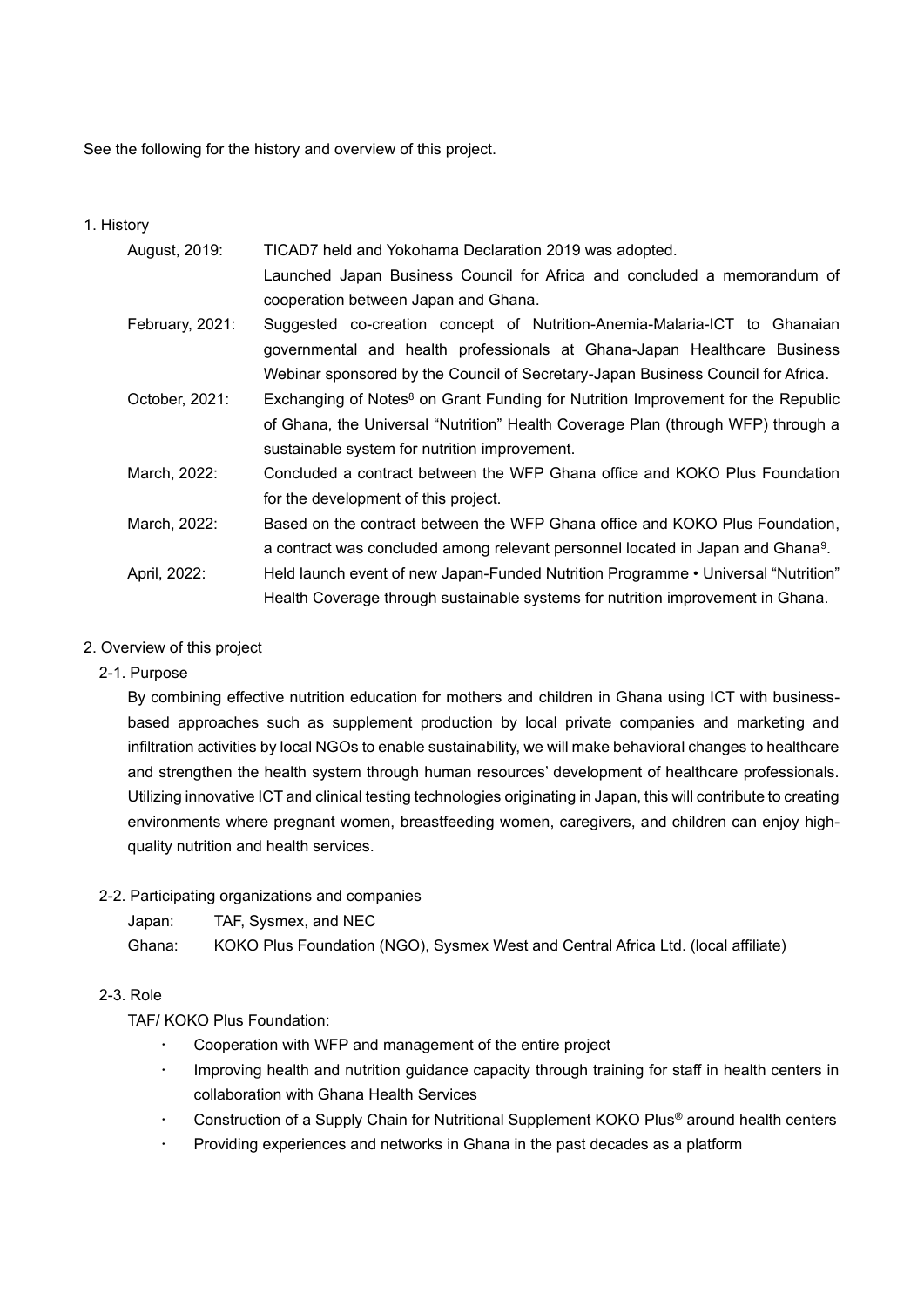Sysmex/ Sysmex West and Central Africa Ltd.:

- Promote improved test quality and access through the introduction of malaria diagnostic medical devices
- Educational activities for medical professionals (clinical laboratory technicians and clinicians) leading to the early detection and treatment of anemia, malnutrition, and malaria through human resources development, academic symposium, etc.
- Collaboration with GHS and National Malaria Control Programme<sup>10</sup>

NEC:

- Application Development for support of health checkup and nutrition instructions
- Promoting behaviour change among mothers and children through the use of newly developed applications that help to deliver health checkup information, nutrition instructions, and recommendations for KOKO Plus® ingestion and/or additional testing at hospitals in which Sysmex clinical testing devices are installed
- Provide tablets and ICT training for staff at health centers
- 2-4. Project system (see the figure below)

| ★ | <b>AfHWIN</b>                                                                                                                                                                                                                                                        |               |                                                                                                                                                     |  |
|---|----------------------------------------------------------------------------------------------------------------------------------------------------------------------------------------------------------------------------------------------------------------------|---------------|-----------------------------------------------------------------------------------------------------------------------------------------------------|--|
|   | Social Behavior Change Communication:<br><b>SBCC</b> for mothers and children using ICT tools<br>(Contribution to human resource<br>development of staffs at health centers)<br><b>SBCC&amp;"KOKO Plus"</b><br><b>Orientation</b><br>Signed in 2018<br>MOC AJINOMOTO | ter in Nation | Orchestrating a brighter world<br><b>NEC</b>                                                                                                        |  |
|   | Raising mothers' awareness of infant nutrition<br>problems and solutions and promotion of<br>nutritional supplements                                                                                                                                                 |               | Disseminate diagnostics technology which<br>contributes to the early detection and treatment of<br>anemia and malaria                               |  |
|   | (Prevent malnutrition)<br>THE<br><b>AIINOMOTO</b><br><b>FOUNDATIC</b>                                                                                                                                                                                                |               | (Enhance the laboratory testing quality and capacity through the<br>human resource development/capacity building in the hospitals)<br><b>sysmex</b> |  |

**Notes** 

- 1: Universal health coverage (UHC) means that all people have access to the health services they need, when and where they need them, without financial hardship. It includes the full range of essential health services, from health promotion to prevention, treatment, rehabilitation, and palliative care.
- 2: Memorandum of Cooperation in the Health Care and Health Fields between the Office of Health and Medical Strategies of the Japanese Ministry of Health, Labour and Welfare and the Ministry of Health of the Republic of Ghana

[https://www.kantei.go.jp/jp/singi/kenkouiryou/pdf/20190820\\_ghana\\_hc.pdf](https://www.kantei.go.jp/jp/singi/kenkouiryou/pdf/20190820_ghana_hc.pdf)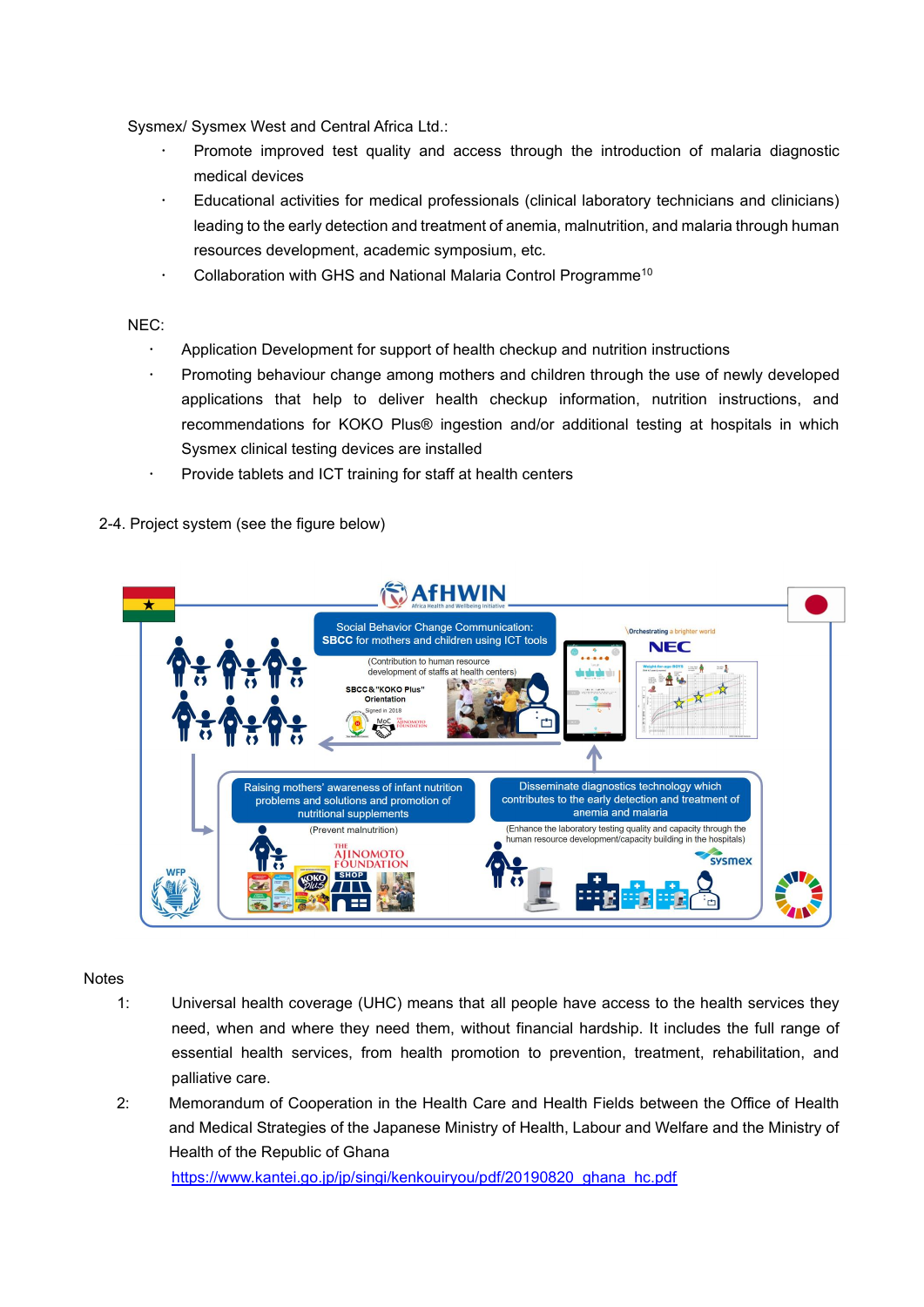- 3: TICAD is an international conference on the topic of African development. Since 1993, it has been led by the Japanese government and held jointly with the United Nations, the United Nations Development Programme (UNDP), the World Bank and the African Union Commission (AUC). The number of meetings is indicated as "TICAD7".
- 4: Malaria is one of the three major infectious diseases of the world defined by the World Health Organization (WHO) and is widely endemic mainly in tropical and subtropical regions of the world. A protozoal disease caused by Plasmodium as a mosquito-borne parasite that, when it enters the body, infects red blood cells in the blood after a certain incubation period, with symptoms such as high fever, headache, vomiting, and anemia. According to World malaria report 2021 in WHO, the number of people affected and total fatalities in 2020 was reported to be approximately 241 million and 627,000, respectively.

<https://www.malarianomore.jp/archives/12598> (Japanese text) <https://www.who.int/publications/i/item/9789240040496>

- 5: The Institute for Health Metrics and Evaluation (IHME) <https://www.healthdata.org/ghana>
- 6: Children under five are particularly vulnerable to both malaria and malnutrition, and malaria may be more severe in malnourished children. Malaria also increases the risk of poor maternal and neonatal prognosis, including anemia and death in pregnant women, spontaneous abortion, stillbirth, prematurity, low birth weight infants, and neonatal and infant deaths.
- Nutrition and Malaria: Integrated approach for effective case management
- 7: Registered trade of TAF of Supplements to Improve Child Nutrition <http://www.theajinomotofoundation.org/kokoplus/> <https://endmalaria.org/related-material/malaria-and-nutrition-thematic-brief>
- 8: Exchange of Notes Regarding Grant Aid for Nutrition Improvement for the Republic of Ghana. [https://www.mofa.go.jp/mofaj/press/release/press6\\_000941.html](https://www.mofa.go.jp/mofaj/press/release/press6_000941.html) (Japanese text)
- 9: This agreement is a contract between 5 parties: TAF and its Ghana-based implementation partner KOKO Plus Foundation, Sysmex and its local affiliate in Ghana, Sysmex West and Central Africa, and NEC
- 10: The organization in GHS that manages the malaria control in Ghana